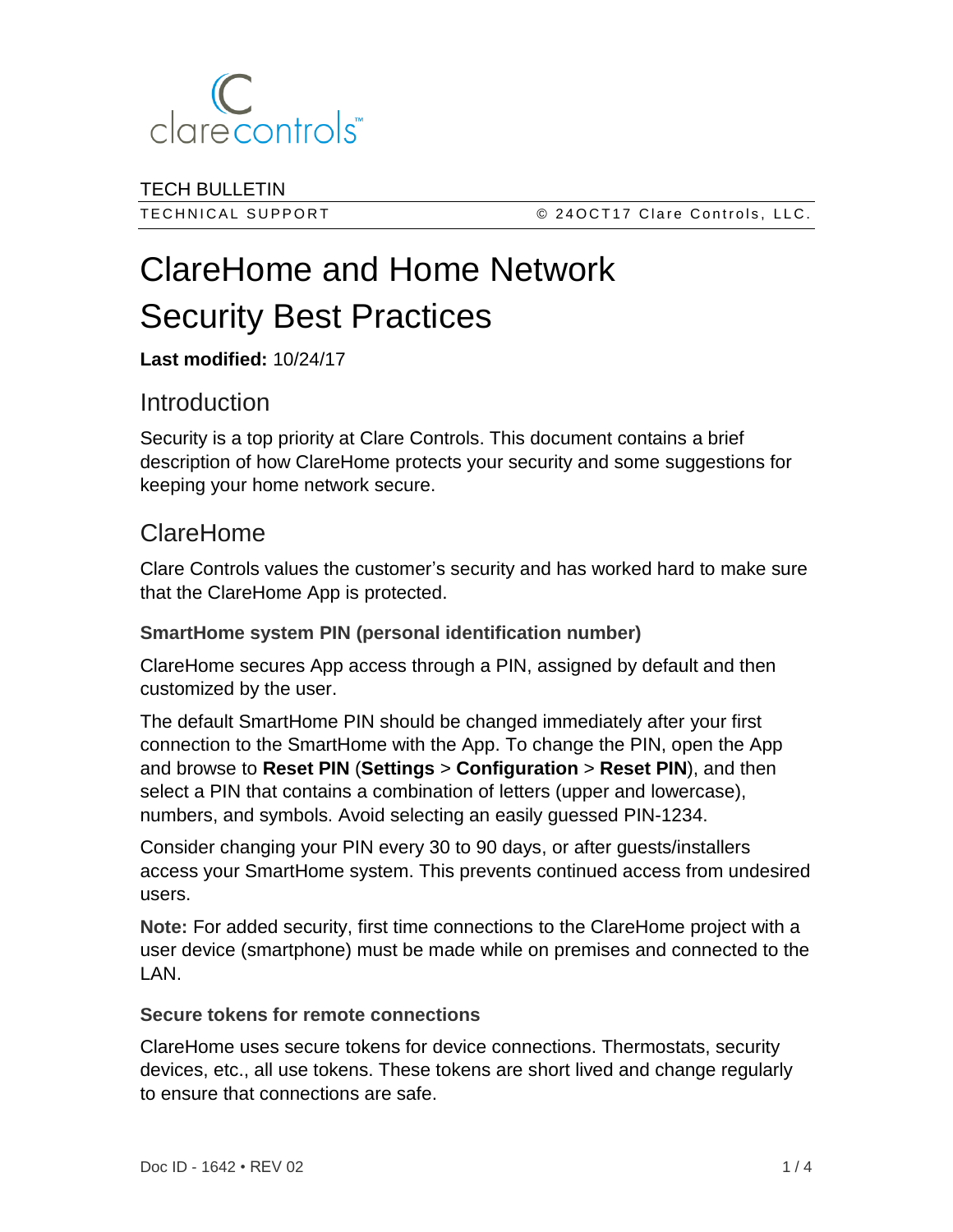#### **Reverse proxy**

The ClareHome App opens a secure encrypted tunnel to a cloud based system using authorized user provided credentials, to authenticate device communication in the home. The encrypted tunnel is created between the user's device and the ClareHome App, no further communication is made to other internet services.

## **Homeowner notified when their system is accessed using Install Assist**

The homeowner is notified when a dealer accesses their project using the Clare Controls Install Assist App. This appears as pop-up notification on all connected Android smartphones or iOS devices. This alerts the homeowner that their system is being accessed. So, no more blind updates or changes. The homeowner can contact the dealer to learn about the changes.

## **Controlled incoming connections**

The ClareHome controller only uses encrypted SSL (Secure Socket Layer) based protocols to communicate with client devices and the App. The controller initiates all connections and does not allow traffic over ports without valid credentials. This makes unauthorized devices unable to connect to your ClareHome system.

# Home network security

Not only do we care about ClareHome security, but also general home network security. See the security suggestions below.

#### **Change your default router administrator password and username**

Most Wi-Fi wireless routers and access points have a manufacturer set default admin username and password. This information is often simple and documented. If unchanged, this leaves you vulnerable to cybercriminals. These settings should be changed immediately. A secure router password should be at least 20 characters long and include a combination of numbers, letters (upper and lowercase), and symbols.

#### **Choose a strong Wi-Fi password**

Default router passwords are easy to guess when manufacturer information is known or available. A secure wireless password should be at least 20 characters long and include a combination of numbers, letters (upper and lowercase), and symbols. A complex password also discourages hackers from accessing your network to "borrow" your data.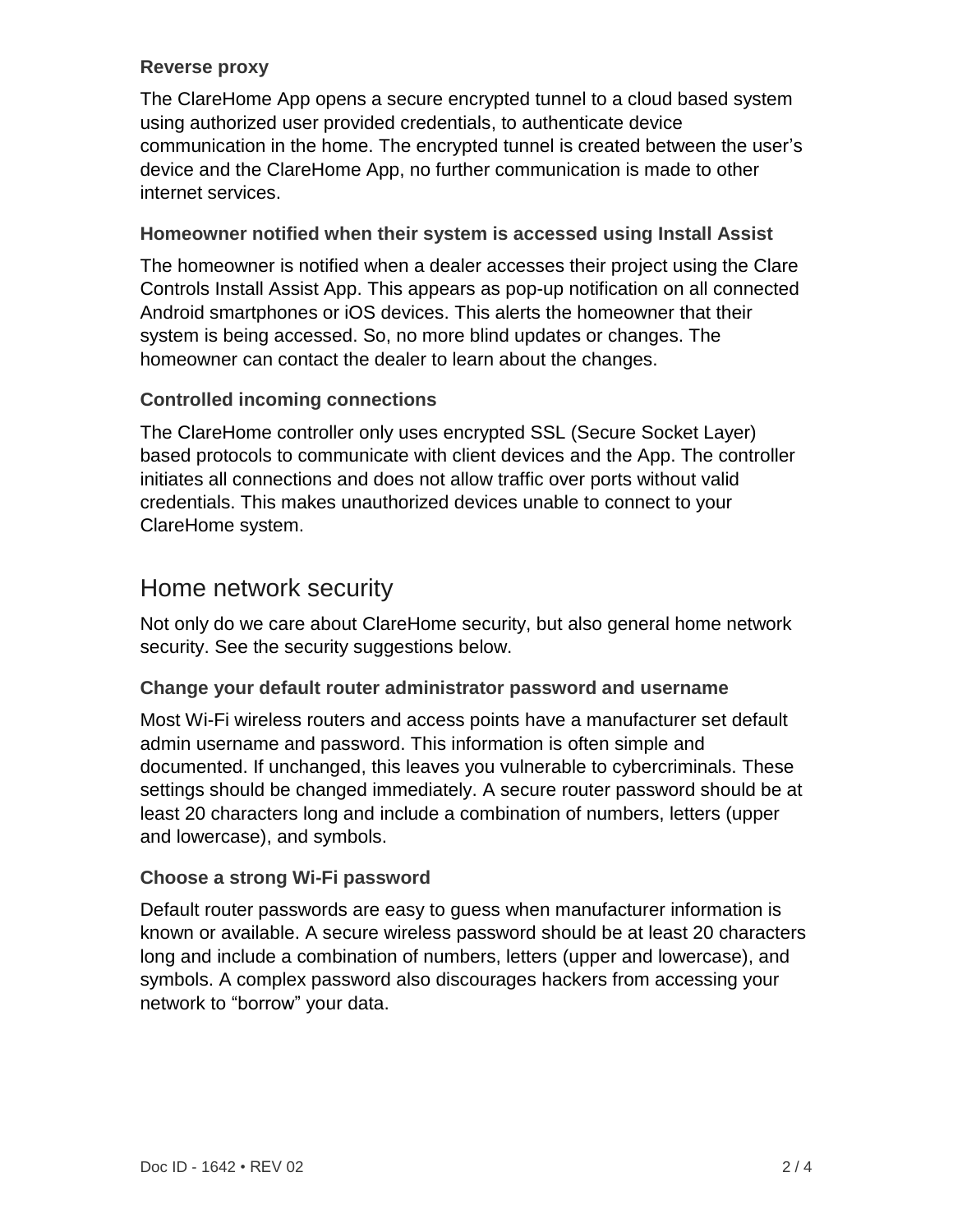#### **Use network encryption**

Do not use outdated encryption technology. WEP and WPA encryption are older and susceptible to hacking. WPA2 AES is the current secure standard, compatible with most modern routers and Wi-Fi devices.

#### **Hide your network SSID**

If you do not need to broadcast your SSID, hide it. Most routers allow an admin user to disable the network broadcast feature.

## **Change your network's default SSID**

Routers come with a default manufacturer Wi-Fi name (SSID), often containing the manufacturer name. Broadcasting this manufacturer name makes it easier for hackers to exploit the known vulnerabilities of the router. The SSID name should be changed immediately and not include personal information (names, address, etc.). Do not make it easy for a hacker to guess which Wi-Fi network is yours.

## **Use guest networks on your router**

When possible setup a guest network with an SSID, password, and IP scheme different from the home's current SSID. This allows guests to connect to your home's internet, but can be disabled or changed as desired.

For example – when changing the IP scheme from 192.18.1.0/24, set the guest account to 10.0.0.1/24. Make the scheme different. This prevents access to on premises equipment isolating the network from guest access.

**Note:** If a Guest Network will not be used, disable the guest network option so that it cannot be exploited.

# **Strategically position your router**

Set up your router as close to the center of your home as possible. This maximizes your signal coverage while minimizing the signal strength outside of your home. A hacker can infiltrate your wireless network if it can be accessed from a neighboring house or outside on the street.

#### **Disable remote access**

Some routers allow remote access from the internet. Disabling this feature helps prevent hackers from connecting to your router on a device not on your wireless network.

#### **Keep your router's firmware/software up-to-date**

Router firmware/software may contain exploitable flaws. Ensure your router is running the latest firmware/software to minimize vulnerability to router exploits. Your router may support auto-updates, check for and enable the auto-update setting.